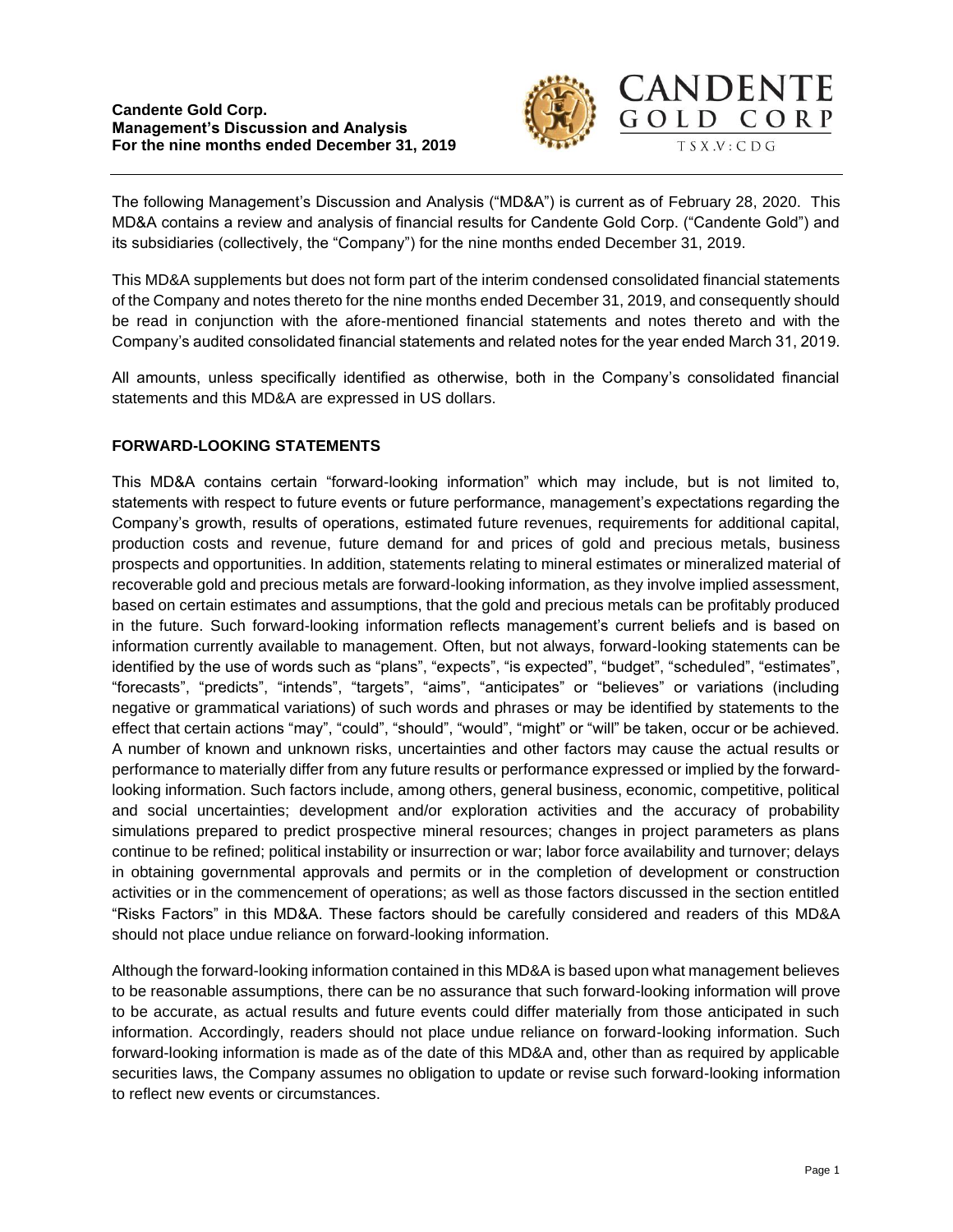

## **USE OF NON-GAAP MEASURES**

In this document, we refer to terms that do not have any standardized meaning prescribed by International Financial Reporting Standards ("IFRS"). Usage of these terms may vary from the usage adapted by other companies and cannot be reconciled to comparable terms in the issuer's interim condensed consolidated financial statements for the nine months ended December 31, 2019.

In this document and in the Company's consolidated financial statements, unless otherwise noted, all financial data is prepared in accordance with IFRS.

### **BUSINESS OVERVIEW**

The Company is principally engaged in the exploration and development of mineral properties in Mexico and Peru. The Company is in the exploration stage as its properties have not yet reached commercial production and none of its properties is beyond the preliminary exploration stage. All work presently planned by the Company is directed at defining mineralization and increasing understanding of the characteristics of, and economics of, that mineralization.

The Company's principal asset is the El Oro gold-silver property located in the states of Mexico and Michoacan, Mexico (the "El Oro Property" or the "Property"). As of the date of this MD&A, the Company holds a 100% interest in the El Oro Property.

Matters in prior periods related to the ongoing development of the various projects have been disclosed in previous MD&A's filed on SEDAR.

### **Mexico**

### El Oro Property

The Company's principal asset is the El Oro gold-silver property located in the states of Mexico and Michoacan, Mexico ("El Oro Property"). The Company holds a 100% interest in the El Oro Property, having purchased in January 2017 the remaining 30% from a wholly-owned subsidiary of Goldcorp Inc. Management has been reviewing all previous exploration results on the project and re-focusing targets for future exploration. One key area is the border zone of the historical Esperanza and Mexico Mines where several high-grade gold-silver intersections in several veins and structures were intersected by previous drilling by the Company. Since this area was drilled, a structural study identified northeasterly controls to high grades, which fits the nature of this mineralized zone. Future drilling will target this border area as well as 31 other recently identified exploration targets. In addition to the El Oro Property, the Company has the right to process tailings left from pre-1930s milling of ores from the Mexico mine on the San Rafael vein in the El Oro District ("Mexico Mine Tailings"). The Company has been evaluating the potential for the historic tailings to generate near-term cash flow. The Mexico Mine Tailings have had extensive historic and recent assessments including drill testing and metallurgical test work. In addition to the Mexico Mine Tailings, the Company has a right of first refusal to also process three other tailings deposits. All four tailings deposits lie within the town of El Oro and are adjacent to existing road access, power and water services.

Studies by the Company have determined that the Mexico Mine Tailings contain an Inferred Resource\* of 1,267,400 tonnes grading 2.94 Au g/t, 75.12 Ag g/t containing 119,900 ounces of gold and 3,061,200 ounces of silver.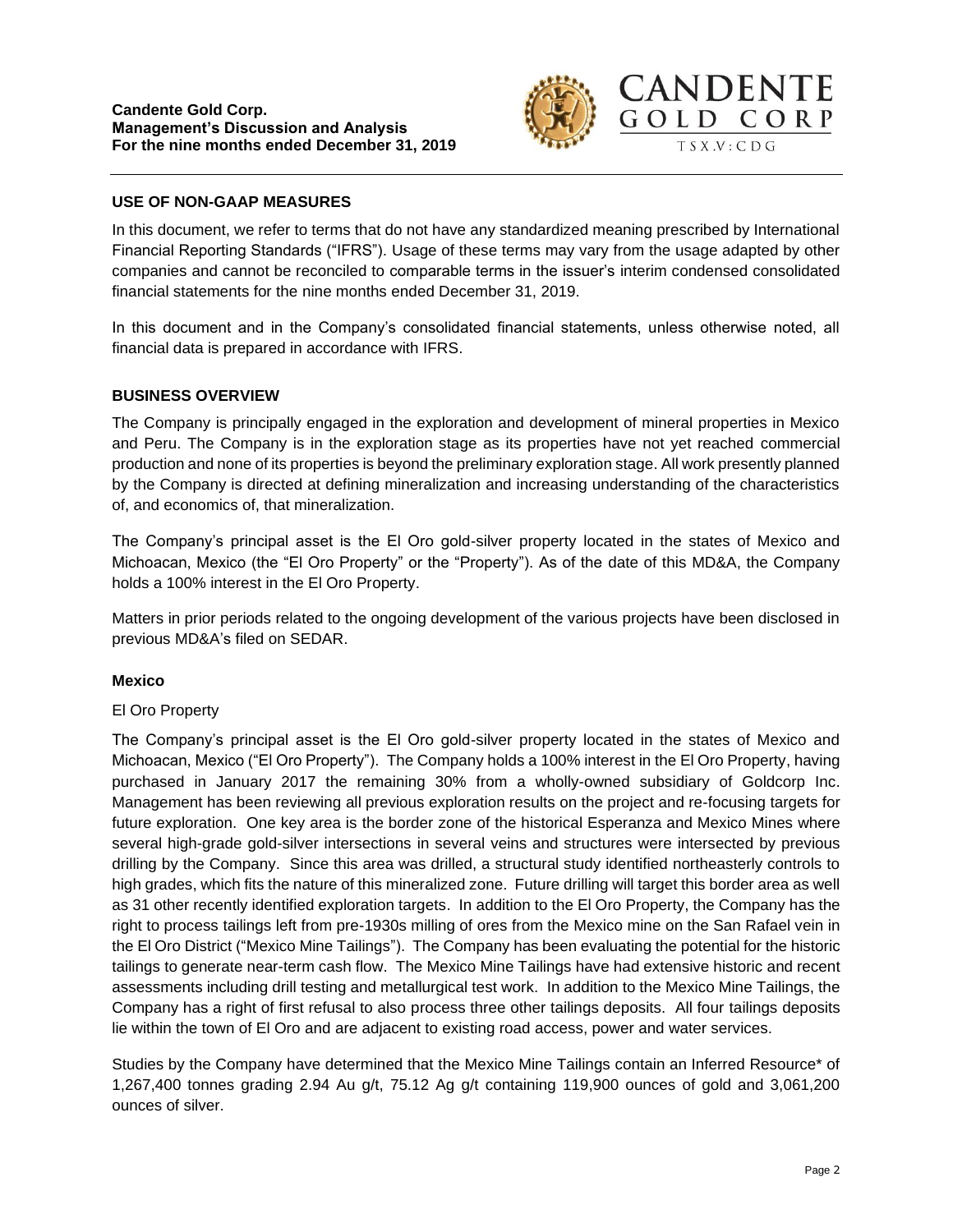#### **Candente Gold Corp. Management's Discussion and Analysis For the nine months ended December 31, 2019**



In September 2017, the Company entered into a revised agreement with the Municipality of El Oro ("Municipality") for the access and processing rights to the tailings deposits. The agreement now provides the Company with the right to recover all available gold and silver from the tailings deposit and pay to the Municipality an 8% net profits interest. The Company is also entitled to retain the first \$1,500,000 of the 8% net profits interest payable to the Municipality.

On March 8, 2016, the Company entered into an agreement with Sun River Crop. ("SRG" or "Sun River") to grant SRG the right and option to earn a 51% interest in the Company's tailings project in El Oro Mexico. On November 9, 2018, the 2016 Agreement was superseded by a new Letter of Intent ("LOI") granting SRG the right and option to further test and, if proven economic, develop and operate the Company's tailings project in El Oro Mexico through an indirect ownership of Candente Gold´s Mexican subsidiary, CCM EL Oro Jales, S.A. de C.V. ("CCM El Oro Jales"), according to the agreement CCM EL Oro Jales executed with the Municipality.

The LOI was superseded by a definitive agreement signed in November 2018. In order to exercise the option, Sun River is required to make staged payments totaling US\$300,000, over a period of fifteen months, commencing upon the date of signing of the LOI (US\$300,000 paid to date); bring the mine tailings properties into commercial production within 36 months of the effective date of the option agreement; and grant to the Company a 10% of net profits interest life of mine royalty on production from the properties. The definitive agreement also allows SRG to reduce the net profits interest payable to the Company to 5% by paying an additional US\$200,000 in increments of \$50,000 at the end of each quarter, commencing 18 months from the date of the LOI. Upon making the totality of the staged payments and, if commercial production has been achieved on time, Sun River will indirectly acquire a 100% interest in CCM El Oro Jales. As of the current date, February 28, 2020, Sun River has paid the Company only \$95,000 of the \$200,000 required to reduce the net profits interest to 5%.

SRG will also be responsible for the obligation to pay an additional 8% net profits interest to the Municipality (the "El Oro Royalty"). Candente Gold (through its Mexican subsidiary CCM El Oro Jales) has the right to recover all available gold and silver from the Mexico Mine Tailings deposit and pay to the Municipality an 8% net profits interest royalty, after retaining the first US\$1.5M from the El Oro Royalty. Sun River must direct the first US\$1.5M from the El Oro Royalty to the Company. Therefore, upon commercial production, the Company will start receiving either a 10% or a 5% net profiterest royalty and also the first US\$1,500,000 of the El Oro Royalty.

Sun River is a private mining company registered in Nevada and owned and operated by experienced gold mining investors, mineral economists, metallurgists, metallurgical engineers and business development entrepreneurs. The Board of SRG currently comprises four owners/directors most of whom have fifteen or more years working in Mexico exploring, permitting and operating mines.

\*Note: Mineral Resources are not Mineral Reserves and do not have demonstrated economic viability. All figures have been rounded to reflect the accuracy of the estimate. For more information, see "National Instrument 43-101 Technical Report on the Inferred Mineral Resource Estimate of the Mexico Mine Tailings" prepared by Nadia Caira, P.Geo. and Allan Reeves, P.Geo., dated August 25, 2014 with an effective date of July 8, 2014, available at www.sedar.com.

For the year ended March 31, 2017, bi-annual land holding payments were made by Goldcorp. When the Company acquired the remaining 30% of the El Oro property in January 2017, these payments became the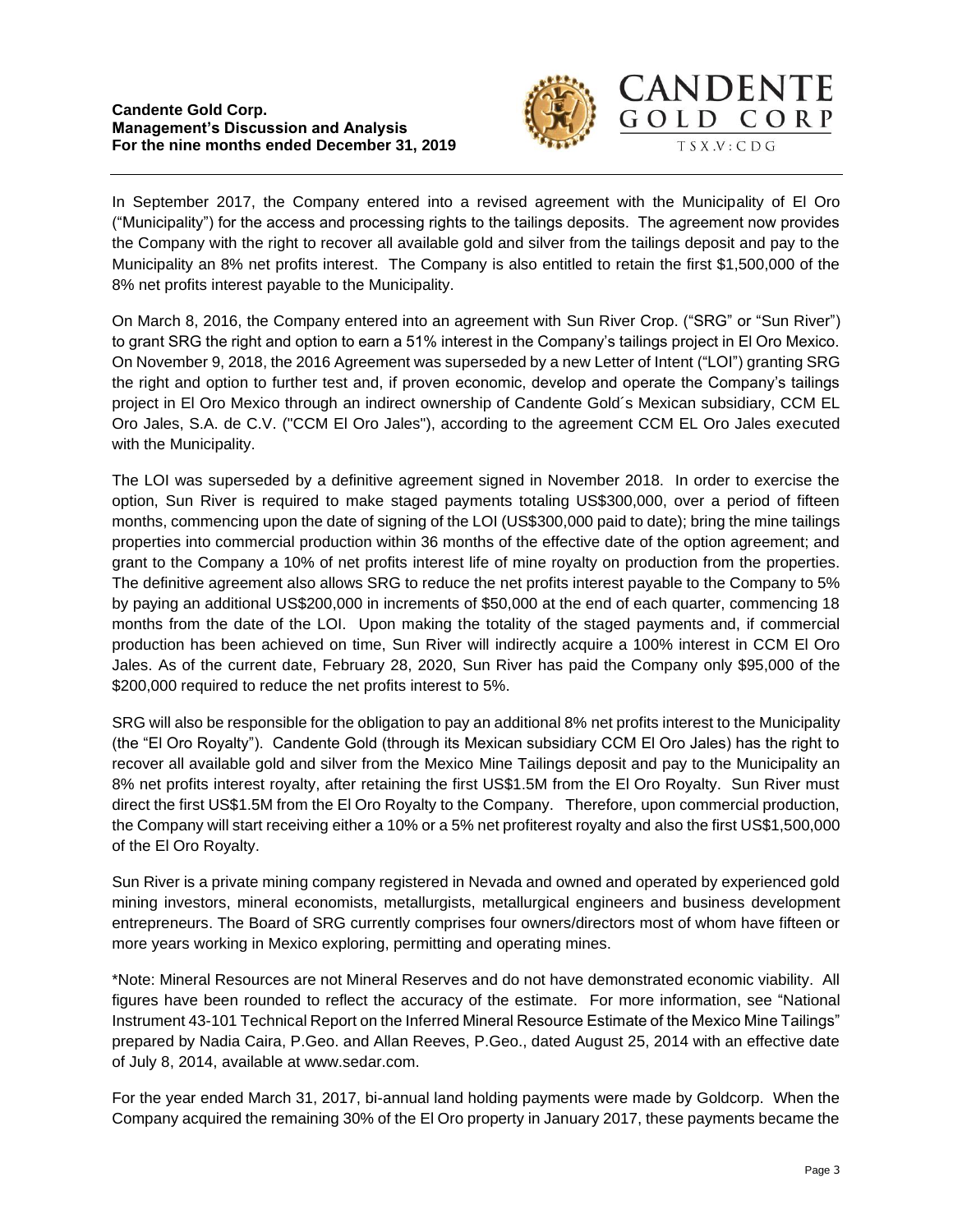

responsibility of the Company, and, as at December 31, 2019, \$767,694 (March 31, 2019 - \$472,003) has been accrued as a liability to the Mexican government for land holding costs.

During the year ended March 31, 2019, the Company recorded an impairment charge of \$7,949,175 on the El Oro property. The charge was in keeping with the Company's accounting policies and IFRS. Should the circumstances arise in the future, IFRS permits a reversal of charges. The Company will be maintaining the title to the property and will continue to seek opportunities to advance the project

## **Peru**

As at December 31, 2019, the Company has maintained in good standing portions of the Tres Marias and Las Brujas properties. These properties are early-stage gold and gold-silver exploration projects in Peru.

## **QUARTERLY HIGHLIGHTS**

### *Financial Condition*

The Company ended the period with cash of \$2,956, a decrease of \$61,499 from March 31, 2019.

## *Financial Performance*

Net loss for the three months ended December 31, 2019, was \$171,163 compared to \$93,368 for the three months ended December 31, 2018, representing an increase of \$77,795.

Net loss for the nine months ended December 31, 2019, was \$421,225 compared to \$290,487 for the period ended December 31, 2018, representing an increase of \$130,738.

Exploration expenses were \$53,024 for the three months ended December 31, 2019 compared to \$33,620 for the quarter ended December 31, 2018, for an increase of \$19,404. Exploration expenses were \$219,336 for the nine months ended December 31, 2019, compared to \$133,352 for the comparable period for 2018, representing an increase of \$85,984. The increases for the nine-month and three-month periods are largely related to higher provisions for mining fees. In addition to an increase in the rate charged for mining fees for 2019, the Company has made an additional accrual in the current period to adjust for an under accrual for 2018.

General and administrative expenses for the three-month period ended December 31, 2019, were \$40,590 compared to \$56,721 for the quarter ended December 31, 2018, for a decrease of \$16,131. General and administrative expenses for the nine months ended December 31, 2019, were \$123,284 compared to \$149,364 for the same period in the prior year, representing a decrease of \$26,080.

Material variances in general and administrative expenses are as follows:

Legal fees were lower by \$11,799 and \$3,772 for the nine-month and three-month periods ended December 31, 2019, respectively, compared to the nine-month and three-month periods ended December 31, 2018. The decrease is related to a decrease in activity in the current period.

Share-based payments were \$1,169 for the three months ended December 31, 2019, compared to \$8,123 for the quarter ended December 31, 2018, and \$4,648 for the nine-month period ended December 31, 2019, compared to \$27,227 for the same period in 2018. The higher expense in 2018 is related to the issue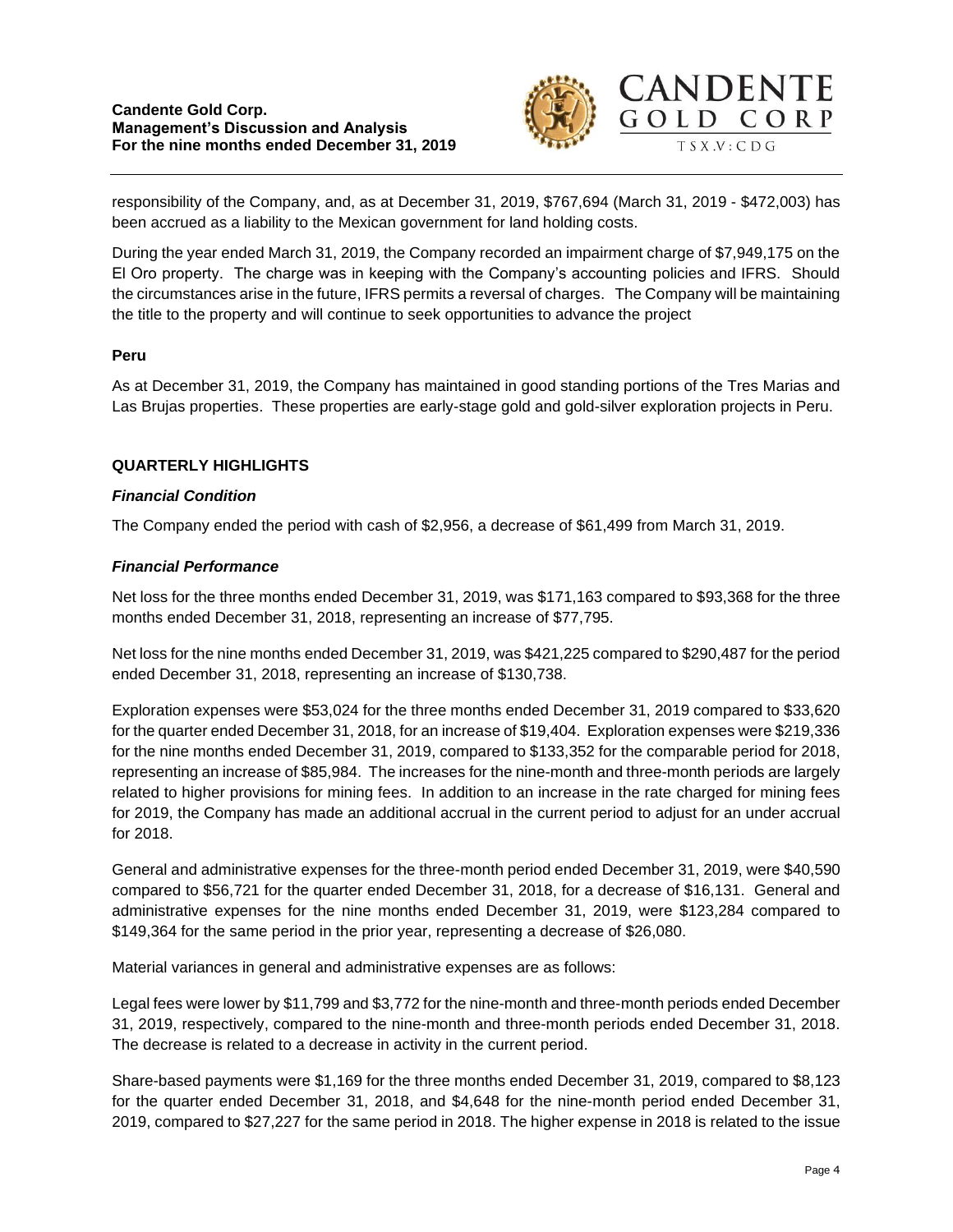

of 1,850,000 options during the period ended December 31, 2018, and the fact that vesting of options is higher at the beginning of a vesting term. Only 250,000 options were issued during the period ended December 31, 2019.

The loss on foreign exchange was \$77,549 for the quarter ended December 31, 2019, compared to \$3,027 for the quarter ended December 31, 2018, and \$78,605 for the period ended December 31, 2019, compared to \$7,771 for the period ended December 31, 2018. The increase in loss for the three-month and ninemonth periods ended December 31, 2019, is related to an increase in the value of the peso at period end, which resulted in a foreign exchange adjustment of \$79,187 to the mining tax liability owed to the Mexican government.

# *Cash Flows*

Net cash used in operating activities for the nine months ended December 31, 2019, was \$140,522 compared to \$124,964 for the nine months ended December 31, 2018. Net cash provided by investing activities for the period ended December 31, 2019, was \$79,023 compared to \$92,476 for the period ended December 31, 2018.

# *Liquidity and Capital Resources*

Working capital at December 31, 2019 is negative \$1,767,462 which includes \$716,977 in amounts due to related parties, of which \$492,621 is a liability to Candente Copper Corp., a company with shared administrative expenses, common directors and management.

The Company anticipates that during the next twelve months, a substantial portion of available capital resources will be used to pay trade payables and accrued liabilities and commitments related to ongoing exploration activities in Mexico and Peru.

The Company does not generate cash flows from operations and accordingly, the Company will need to raise additional funds by entering into a joint venture agreement or through the issuance of securities or resource-secured debt. Although, the Company has been successful in raising funds in the past there can be no assurance that the Company will be able to raise sufficient funds in the future, in which case the Company may be unable to meet obligations in the normal course of business. These factors may cast significant doubt regarding the Company's ability to continue as a going concern. Should the Company be unable to discharge liabilities in the normal course of business, the net realizable value of the Company's assets may be materially less than amounts on the statement of financial position.

# **COMMITMENTS AND CONTINGENCIES**

Company has no material or significant commitments or contingencies.

# **RELATED PARTY TRANSACTIONS**

Related parties consist of companies owned by executive officers and directors. The following is a list of the related parties that the Company enters into trading transactions with:

- Ridley Rocks Inc. Management fees;
- SW Project Management Project management and exploration fees;